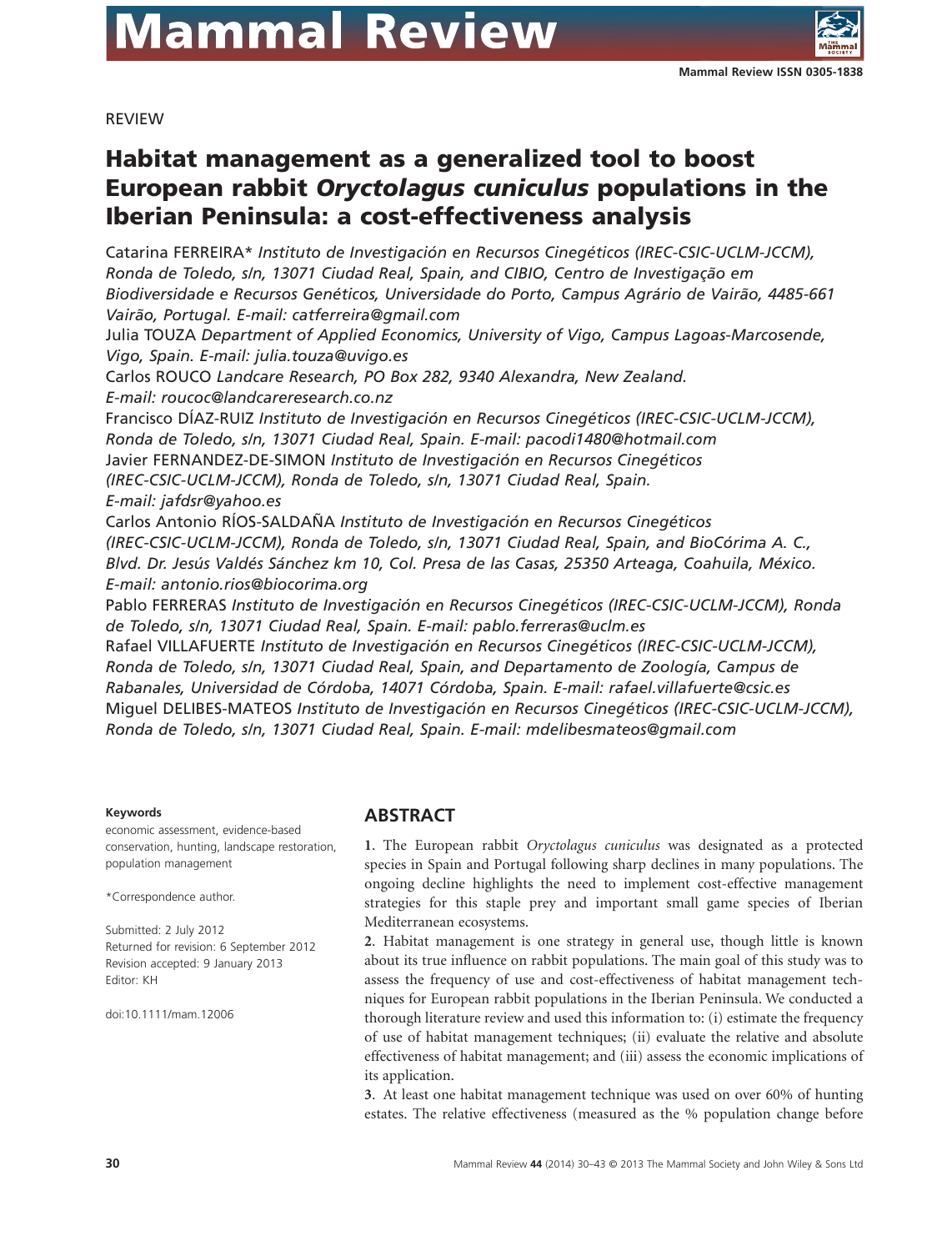and after management) of habitat management techniques is high, although we found no relationship between high relative effectiveness and rabbit densities considered biologically and/or economically meaningful (e.g. densities able to support a breeding population of endangered predators or medium to high rabbit harvest yields). We did not find any clear relationship between the cost and the effectiveness of the habitat management techniques applied, as the most costly techniques were not the most successful ones.

**4**. We conclude that rabbit management strategies in the Iberian Peninsula should include improved and upscaled protocols for habitat management, in order to mitigate threats and promote the recovery of rabbit populations.

#### **INTRODUCTION**

The western part of the Mediterranean Basin is considered a global biodiversity hotspot (Myers et al. 2000). This region is made up of a mosaic of different terrestrial habitats, containing a diverse range of species, about half of which are endemic (Blondel & Aronson 1999). Loss and degradation of habitats caused by changes in land-use patterns are primary causes of species depletion and represent the most important threats for Mediterranean species (Hoekstra et al. 2005, Cuttelod et al. 2008). Therefore, mitigating the effects of habitat degradation through habitat management is one of the most commonly recommended actions for the recovery of declining species, not only in the Mediterranean Basin, but also in other ecosystems worldwide (see, e.g. Anonymous 1998).

One of these declining species is the European rabbit *Oryctolagus cuniculus*, which is native to the Iberian Peninsula (Monnerot et al. 1994). Among the many factors involved in rabbit decline, the gradual degradation of habitat favourable for this species is held as one of the most important (Delibes-Mateos et al. 2010). Decline in rabbit populations has had important negative consequences in the Iberian Peninsula, both ecologically and economically; e.g. it has contributed to declines in populations of predators specialized in consuming rabbits, such as the Iberian lynx *Lynx pardinus*, and it has caused a drastic decline in the number of rabbits killed by human hunters. This has resulted in a general rise in management actions aimed at increasing numbers of rabbits (e.g. restocking, vaccination campaigns; Angulo 2003, Piorno 2006, Delibes-Mateos et al. 2008a). Habitat management is one of the main management tools used to increase Iberian rabbit density, either for conservation purposes or for hunting, so that this species is a suitable model for the study of the effectiveness of this management strategy.

Habitat management is one of the oldest forms of wildlife management (Leopold 1949) and comprises a variety of techniques. In general, the main goal of habitat management is to increase carrying capacity, by fulfilling a species'

basic requirements and allowing it to increase its abundance and expand its range into surrounding areas. In the case of European rabbits, interventions are intended to reproduce traditional landscapes, i.e. mosaics of agricultural areas and natural vegetation (Fernández-Alés et al. 1992). These landscapes provide suitable food and cover (Moreno & Villafuerte 1995). Thus, current habitat management consists generally of (i) creating feeding habitats (by providing crops or pastures – generally mixtures of Leguminosae and Graminae – or by providing supplementary feeders in dense scrubland areas); and (ii) providing shelter through scrubland management and/or the construction of artificial warrens where refuge for rabbits is scarce (e.g. Cabezas & Moreno 2007, Fernández-Olalla et al. 2010, Rouco et al. 2011).

On the whole, habitat management techniques used to aid the recovery of European rabbit populations are considered effective in Mediterranean ecosystems (Moreno & Villafuerte 1995, Cabezas & Moreno 2007, Catalán et al. 2008, Ferreira & Alves 2009). However, to date, their success has been systematically tested only by assessing changes in rabbit abundance at a local scale in plots with and without habitat management. Therefore, the questions arise whether these changes are important at the rabbit population level and how effective various combinations of habitat management techniques are. For example, changes in rabbit abundance following the implementation of habitat management may have been magnified because these interventions were applied to low density populations in most need of intervention. In such cases, although apparently effective, habitat management would not, by itself, allow rabbit densities to reach the minimum levels necessary, e.g. to sustain rabbit-specialist predator populations (Palomares 2001), or even levels necessary for optimal harvest yields (Farfán et al. 2004). Moreover, with a few exceptions (e.g. Ferreira & Alves 2009), recommendations are not given about how often habitat management needs to be carried out in order to ensure its success over time (Litvaitis & Villafuerte 1996).

The importance of evaluating the performance of alternative conservation programmes, by comparing their effec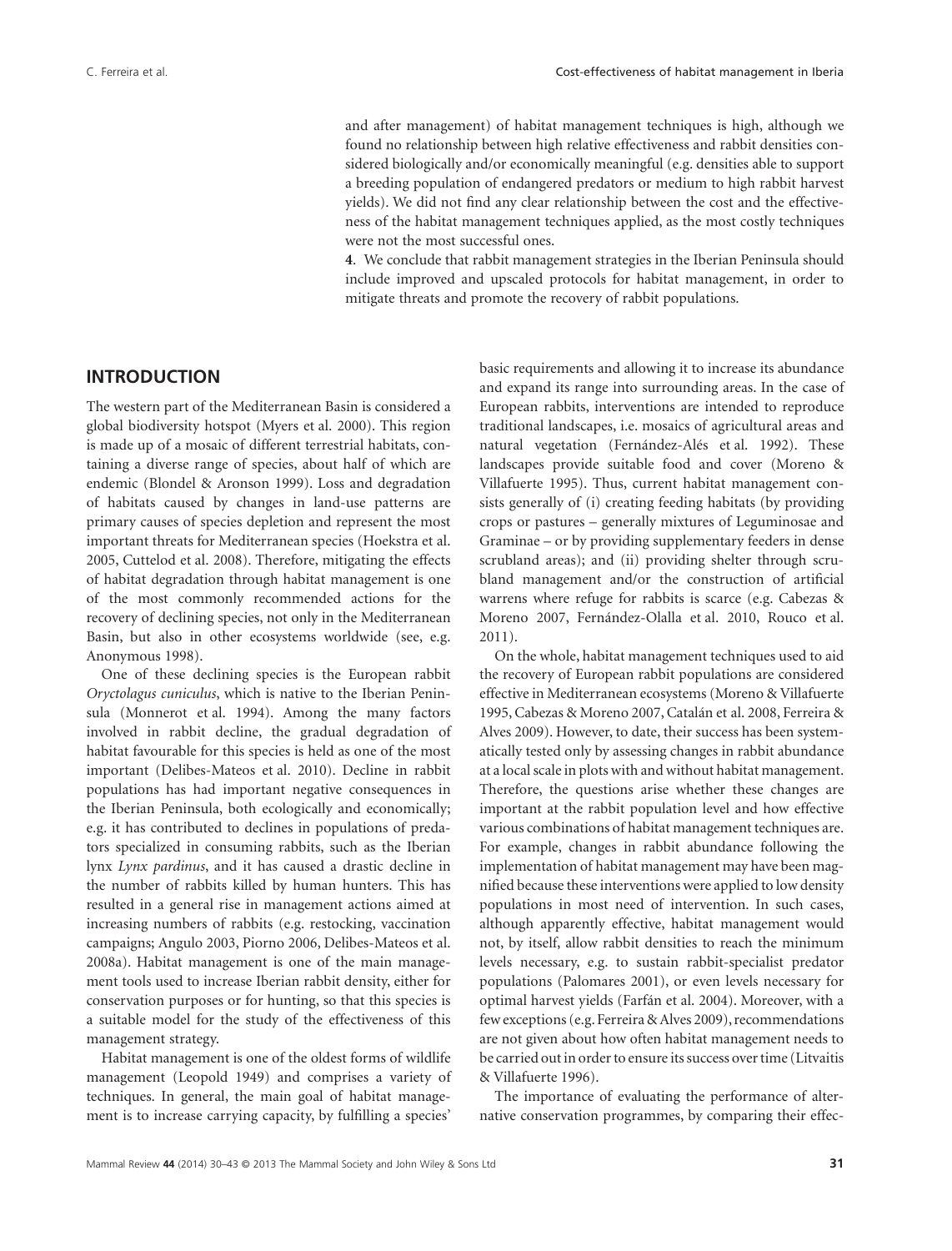tiveness in achieving pre-established biological aims while taking into account programme costs, is increasingly recognized (e.g. Murdoch et al. 2007, Busch & Cullen 2009, Moran et al. 2010), as financial investment in these projects also increases. For example, in Spain, a few species have been the target of conservation projects in Doñana National Park that, from 2004 to 2006 alone, attracted funding of nearly €7.9 million from the Spanish Government and European LIFE+ Funds (Martín-López et al. 2009). Regionally, part of this funding was allocated exclusively to the conservation of the European rabbit, as the primary prey of top predators from Mediterranean ecosystems (Delibes-Mateos et al. 2008b). Simón et al. (2012) estimated that nearly €91 million (mainly from European Union funds) has been spent in Spain on Iberian lynx conservation projects, which included habitat and prey (European rabbit) management. Likewise, but with smaller budgets, hunting estates frequently apply similar management strategies to try to boost rabbit numbers (Angulo 2003). Analysis of cost-effectiveness is one tool that allows alternative programmes to be compared, and a small but growing body of literature on this method has been applied to biodiversity conservation (e.g. Cullen et al. 2001, 2005, Engeman et al. 2002, Shwiff et al. 2005, Laycock et al. 2009, Murdoch et al. 2010, Laycock et al. 2011). Cost-effectiveness analysis is particularly useful for evaluating conservation projects when the costs are measured in monetary units, but the expected benefits are measured using ecological information to assess the effect of the project. In this context, a project is said to be cost-effective if it achieves the policy objective at the lowest possible cost.

In this review, we combine ecological information (rabbit abundance measures) and economic information (costs) to assess and compare the effectiveness and cost-effectiveness of several habitat management techniques for the recovery of European rabbit populations, by using empirical case studies. More specifically, firstly, we estimate the frequency of use of several habitat management techniques; secondly, we evaluate their relative and absolute effectiveness; and thirdly, we assess their cost-effectiveness.

#### **METHODS**

#### **Search strategy used to identify relevant published case studies**

We conducted an in-depth review of published case studies about habitat management techniques aimed at boosting European rabbit populations in the Iberian Peninsula. Relevant studies were identified by conducting a Web of Knowledge search. We searched for terms that stemmed from the following words, in the following combinations:

rabbit or *Oryctolagus* and habitat management or habitat improvement and Iberian Peninsula or Spain or Portugal. Searches were conducted until December 2011.

We also searched for data about this topic in technical reports, unpublished manuals, game and publicity magazines, and descriptive book chapters aimed at the general public. Taking into account the goals of this study, we only considered those works in which either the frequency of use of habitat management techniques was described, or their effectiveness was evaluated by means of robust experimental designs. None of these works met our standards, and so they were excluded from the review.

#### **Frequency of use of habitat management techniques**

We evaluated the frequency with which habitat management is employed in the Iberian Peninsula using the information reported in three studies, which were carried out in different areas at different spatial scales (Table 1; Fig. 1a). Two were performed in the central-southern region (Angulo 2003, Delibes-Mateos et al. 2008c), the main hunting area in the Iberian Peninsula (e.g. >80% of land in central Spain is made up of hunting estates; Ríos-Saldaña 2010), where rabbits reach their highest densities (Villafuerte et al. 1998).The third study (Piorno 2006) was carried out in the whole of Spain, and hence included information from areas where rabbit abundance is very variable (Table 1).

Hunters, landowners and game or conservation managers were personally interviewed for two of the studies; they were asked whether at least one habitat management technique was employed in their hunting estates (Angulo 2003, Delibes-Mateos et al. 2008c). In Andalusia (southern Spain), 307 survey points were selected using a step-random design based on altitude and topography (Angulo 2003). Delibes-Mateos et al. (2008c) selected 60 hunting estates that were apparently favourable for rabbits in centralsouthern Spain, which included Andalusia, Madrid and Castilla-La Mancha (Fig. 1). We also used the information gathered by Delibes-Mateos et al. (2008c) to investigate whether hunting managers considered habitat management techniques successful or not, and whether they thought that some habitat management techniques were more effective than other management strategies implemented in their hunting estates (e.g. predator control, rabbit restocking, etc.). Finally, in the only large-scale case study, questionnaires were sent by post to the technical personnel (working for regional governments) responsible for the supervision of hunting management in each of the Spanish provinces. Respondents were asked to classify the frequency with which each management strategy was applied in their provinces as: very rarely, rarely, intermediate, frequently or very frequently (Piorno 2006).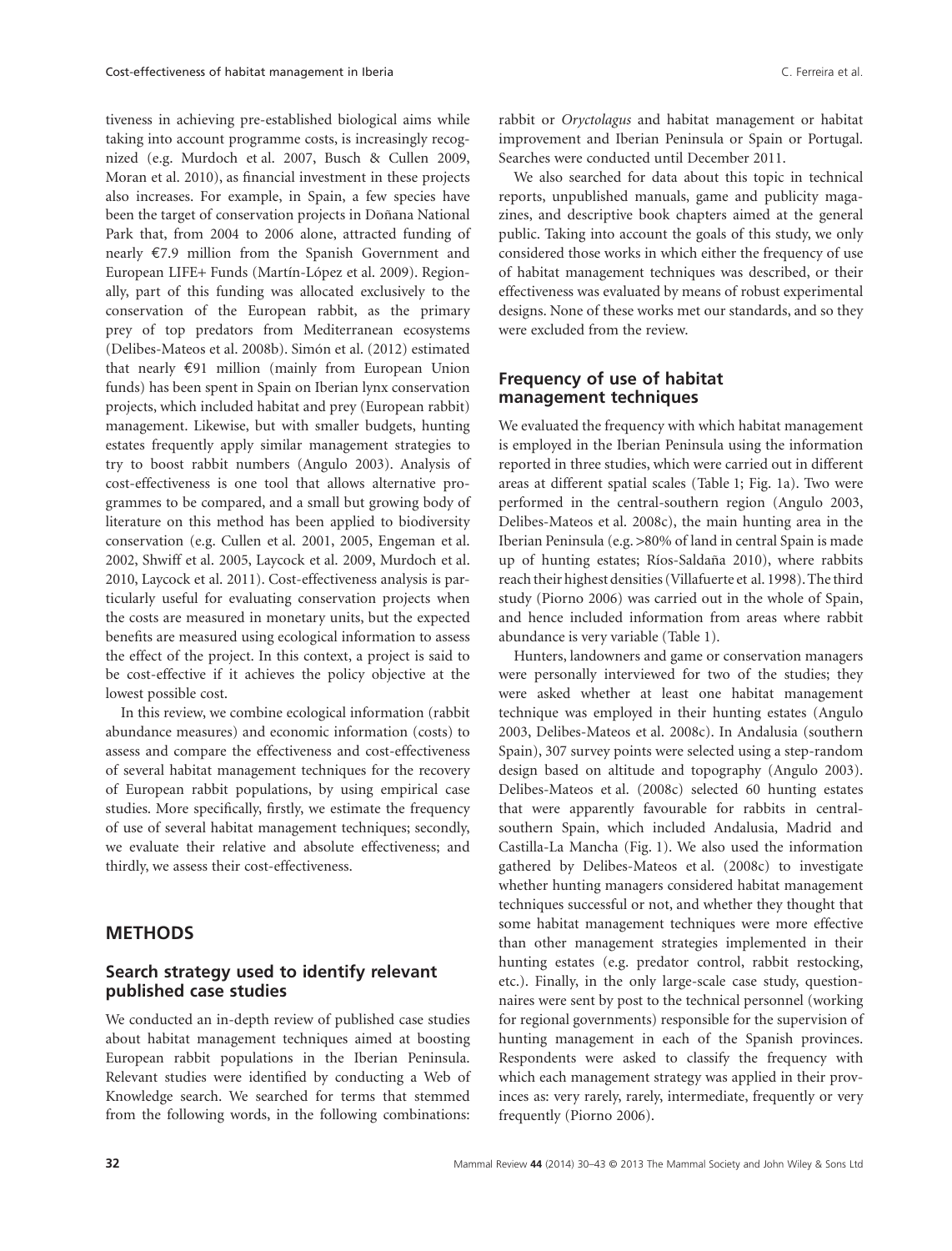**Table 1.** Summary of the frequency of use of habitat management techniques for rabbits *Oryctolagus cuniculus* throughout the Iberian Peninsula, according to the literature included in this review

| Reference                      | Study area                    | Study sites<br>(n)      | Data type                                                                                | % of sites<br>where at least<br>one habitat<br>management<br>technique is<br>employed | Creating<br>pastures<br>and/or<br>planting<br>crops $(%$<br>of sites) | Scrub<br>management<br>(% of sites) | Supplementary<br>feeding (% of<br>sites) | Supplying<br>water<br>% of<br>sites) | Artificial<br>warrens<br>% of<br>sites) |
|--------------------------------|-------------------------------|-------------------------|------------------------------------------------------------------------------------------|---------------------------------------------------------------------------------------|-----------------------------------------------------------------------|-------------------------------------|------------------------------------------|--------------------------------------|-----------------------------------------|
| Angulo 2003                    | Southern<br>Spain             | 307 survey<br>plots     | Personal interviews<br>with managers                                                     | 64                                                                                    | $42*$                                                                 | 30                                  | 18                                       | 26                                   | $\overline{4}$                          |
| Delibes-Mateos<br>et al. 2008c | Central-<br>southern<br>Spain | 60 hunting<br>estates   | Personal interviews<br>with hunting<br>managers                                          | 88                                                                                    | 65†                                                                   | 28                                  | 39‡                                      | 51                                   | 29                                      |
| Piorno 2006                    | Spain                         | 47 Spanish<br>provinces | Questionnaires sent by<br>post to technical<br>personnel from<br>regional<br>governments | Data not<br>provided                                                                  | $20 - 43$                                                             | Data not<br>provided                | Data not<br>provided                     | Data not<br>provided                 | $23 - 54$                               |

\*Creating pastures.

†Planting crops.

‡Specific supplementary feeding for rabbits.

§Includes both scrub management and planting crops. The minimum value includes only provinces in which the use of this management technique was intermediate, frequent or very frequent. The maximum value (more conservative) also includes provinces in which the use of this management technique was rare (see Methods for details).

¶Includes creating artificial warrens and protecting natural warrens. The minimum value includes only provinces in which the use of this management technique was intermediate, frequent or very frequent. The maximum value (more conservative) also includes provinces in which the use of this management technique was rare (see Methods for details).

#### **Effectiveness of habitat management techniques**

In five scientific field case studies undertaken between 1991 and 2007, the impact of different habitat management techniques on several aspects of the biology of the European rabbit was evaluated (Moreno & Villafuerte 1995, Palomares et al. 1996, Cabezas & Moreno 2007, Catalán et al. 2008, Ferreira & Alves 2009). All five were conducted in the south of the Iberian Peninsula, and both hunting and non-hunting areas of conservation concern were included (Fig. 1b). For that purpose, the original authors measured differences in rabbit abundance, either temporal or spatial, or between controls (as defined by the authors) and treatments (Table 2). In all case studies, the same methodology was used to assess relative rabbit abundance (pellet counts in sample plots of known size; Fernandez-de-Simon et al. 2011), and studies were carried out during comparable seasons (summer and/or monthly counts).

The habitat management techniques implemented in the case studies included: (i) scrub management, either by using fire in two distinct scrubland types (Moreno & Villafuerte 1995) or by means of heavy machinery, usually over a continuous dense scrubland area (Palomares et al. 1996, Ferreira & Alves 2009); (ii) constructing artificial warrens, either plastic (Mayoral, Marbella, Spain; Cabezas

& Moreno 2007), or made from natural materials (Cabezas & Moreno 2007, Catalán et al. 2008); (iii) crop planting and/or creating pastures (to provide feeding areas; Palomares et al. 1996, Cabezas & Moreno 2007, Ferreira & Alves 2009); (iv) supplying water (usually using artificial drinking sources); and (v) fencing (Catalán et al. 2008; see Table 2). Although these techniques are common among case studies (e.g. crops, artificial warrens), they vary substantially in terms of cost and exact methods used (e.g. the crop species sown, the material employed to build artificial warrens, etc.).

We used two different parameters to assess and compare the effectiveness of the different sets of habitat management techniques used in the five case studies. Whenever deemed necessary for our estimates, we requested raw data from the authors of the original publications. Firstly, we determined relative effectiveness (RE): the percentage change between the pre-management and post-management rabbit abundance reported in each case study. Secondly, we estimated absolute effectiveness (AE): the difference in rabbit density between habitat management plots and control plots. These estimates were then compared with known relevant ecological thresholds of rabbit density, such as those necessary for the reproduction of top predators, and with known density levels of economic importance, such as those found in highly profitable small-game hunting estates. This approach allowed us to investigate and compare the magnitude of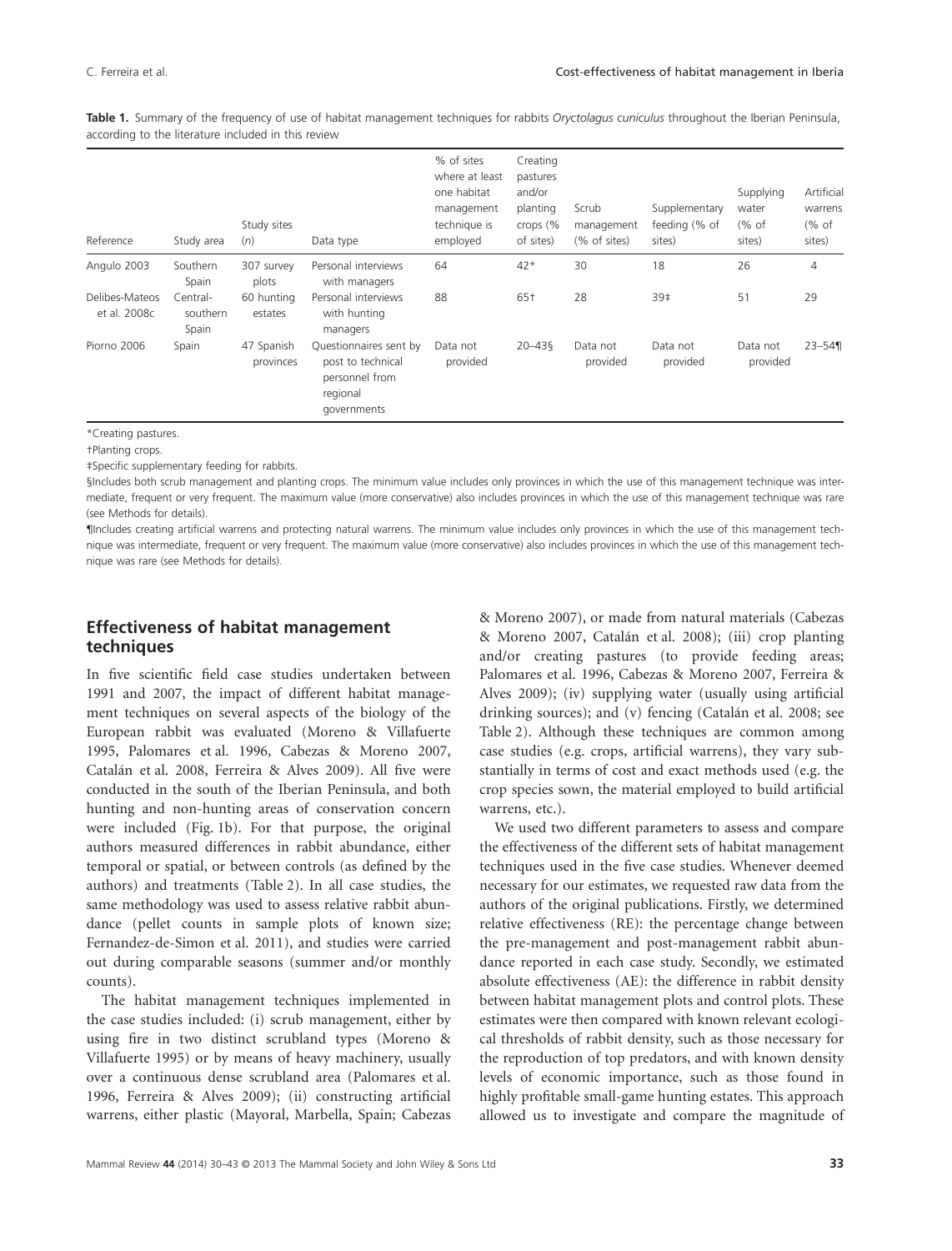

**Fig. 1.** Geographic distribution within the Iberian Peninsula of the case studies reviewed in the literature regarding (a) frequency of use (Table 1; Angulo 2003, Piorno 2006, Delibes-Mateos et al. 2008b) and (b) effectiveness (Table 2; Moreno & Villafuerte 1995, Palomares et al. 1996, Cabezas & Moreno 2007, Catalán et al. 2008, Ferreira & Alves 2009) of habitat management targeted at European rabbit *Oryctolagus cuniculus* populations. This map was built using Quantum GIS software (Anonymous 2012) .

changes in rabbit density caused by habitat management techniques.

#### **RELATIVE EFFECTIVENESS**

The baseline rabbit abundance prior to habitat management considered in this work was that quantified in what the original authors defined as 'controls'. Despite these not being true controls (because there was no replicated monitoring before and after the implementation of habitat management in plots with and without treatment), for the purpose of this study, we call these data CONTROL. In most of the original publications, the comparison between

rabbit abundance before and after habitat management was done in relative (%) terms, so we estimated a similar RE rate using European rabbit abundance before (CONTROLi) and after habitat management (HMi), for each set of habitat management techniques used in the case studies, as follows:

$$
RE_i = \frac{HM_i - CONTROL_i}{CONTROL_i} \times 100
$$
 (Equation 1)

This equation measures the relative magnitude (%) of change in rabbit abundance (pellets day<sup>-1</sup> m<sup>-2</sup>) induced by habitat management. In some of the case studies, different habitat management techniques within the same study were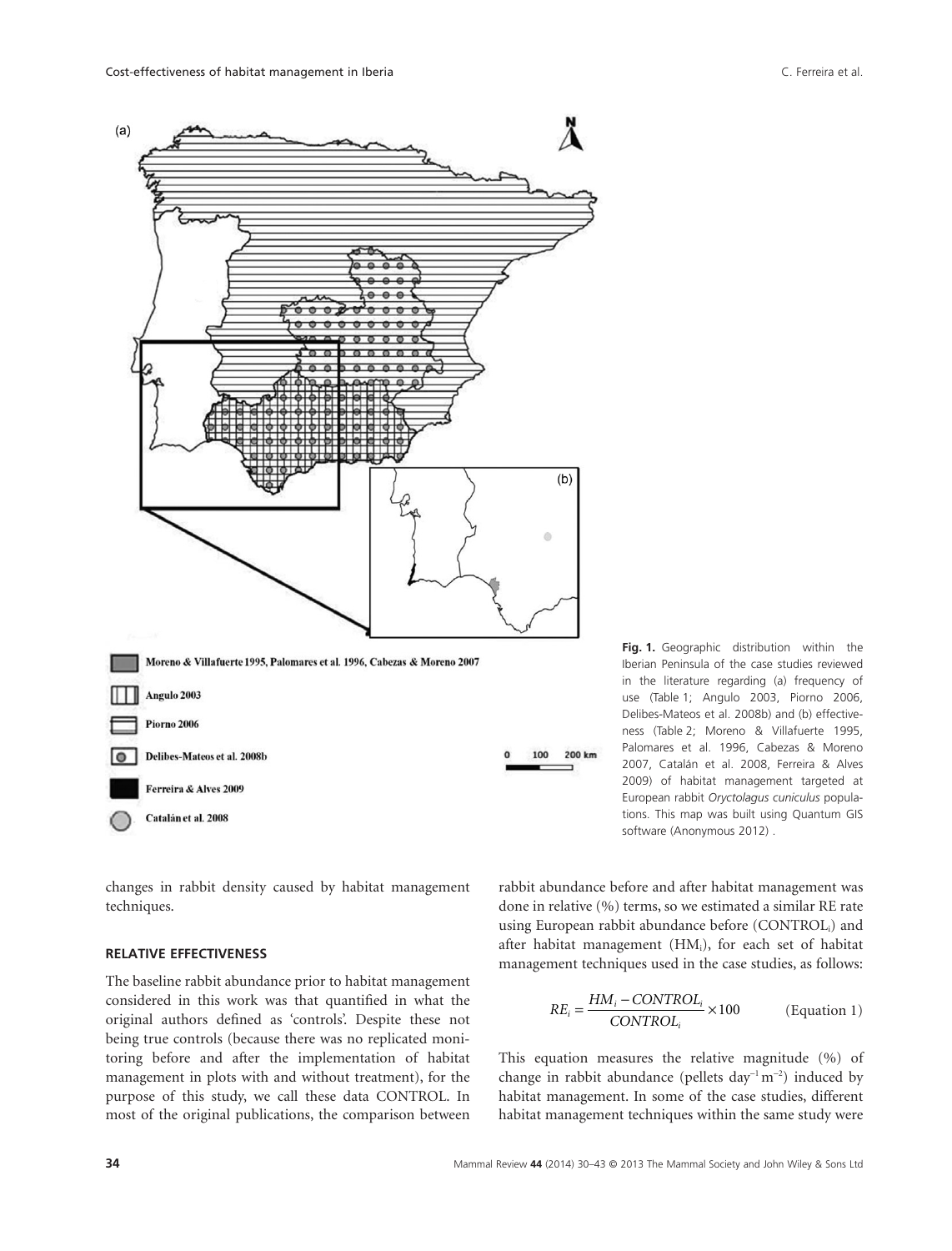|                                    |               |                                 |          |                 |                                                                    |                                           |                                                          |                    |                            |                                                   | CONTROL                                                 | $\geqq$                                                               | 분                      |
|------------------------------------|---------------|---------------------------------|----------|-----------------|--------------------------------------------------------------------|-------------------------------------------|----------------------------------------------------------|--------------------|----------------------------|---------------------------------------------------|---------------------------------------------------------|-----------------------------------------------------------------------|------------------------|
| Reference                          | study<br>Case | Location                        | Goal     | period<br>Study | Habitat management<br>technique employed                           | abundance units<br>Original rabbit        | Season during which<br>counts were made                  | plots (n)<br>Study | Total managed<br>area (ha) | Feature                                           | abundance (pellets<br>Overall rabbit<br>$day^{-1}$ m-2) | $m^{-2}$<br>Overall rabbit<br>(pellets day <sup>-1</sup><br>abundance | ℅<br>Overall           |
| ∞<br>Villafuerte<br>Moreno<br>1995 |               | Doñana National<br>Park, Spain  | Con      | 1991-92         | Scrub management<br>using fire                                     | Pellets m <sup>-2</sup>                   | Summer counts 1989;<br>monthly counts 1991<br>and 1992   | $16 - 40$          | 120                        | scrubland<br>scrubland<br>1A: Wet<br>1B: Dry      | 0.070<br>0.020                                          | 0.050<br>0.050                                                        | $-28.0$<br>263.5       |
| et al. 1996<br>Palomares           | $\sim$        | Doñana National<br>Park, Spain  | <b>S</b> | 1994            | Scrub management<br>machinery; creating<br>using heavy<br>pastures | Pellets m <sup>-2</sup>                   | Monthly from July to<br>September 1994                   | $\sim$             | 300                        | $\sim$                                            | 5.060                                                   | 3.260                                                                 | $-35.6$                |
| & Moreno<br>Cabezas<br>$2007*$     | $\infty$      | Doñana National<br>Park, Spain  | Gon      | 1999-2002       | Planting crops; plastic<br>warrens; artificial<br>warrenst         | Pellets m <sup>-2</sup>                   | °,<br>September 1999<br>November 2002<br>Bimonthly from  |                    | 24                         | щ<br>S,<br>3C: S<br>Щ<br>ЗA:<br>$\overline{38}$ : | 0.040<br>0.040<br>0.040                                 | 0.126<br>0.070<br>0.090                                               | 97.6<br>236.8<br>142.4 |
| Catalán et al.<br>2008             | 4             | Morena, Spain<br>Central Sierra | Game     | 2005-07         | Artificial warrenst;<br>supplying water;<br>fencing                | Pellets day <sup>-1</sup> m <sup>-2</sup> | Monthly from March<br>2005 to March 2007                 | $\sim$             | $\sim$                     | 2nd year<br>4A: SEV<br>4B: SEV<br>1st year        | 0.020<br>0.030                                          | 0.330<br>1.080                                                        | 1550<br>3500           |
| Ferreira &<br>2009<br>Alves        | Б             | South Portugal                  | Game     | 2000-02         | Scrub management<br>machinery; planting<br>using heavy             | Pellets m <sup>-2</sup>                   | Spring 2000; monthly<br>from May 2001 to<br>October 2002 | 4                  | 600                        | 1st year<br>5A: SC<br>5B: SC                      | 0.030<br>0.040                                          | 0.020<br>0.050                                                        | $-40.6$<br>36.2        |
|                                    |               |                                 |          |                 | crops                                                              |                                           |                                                          |                    |                            | 2nd year<br>3rd year<br>5C: SC                    | 0.010                                                   | 0.060                                                                 | m<br>292.              |
|                                    |               |                                 |          |                 |                                                                    |                                           |                                                          |                    |                            | 5D: SC, F<br>SE: SC, F<br>1st year                | 0.070<br>0.060                                          | 0.050<br>0.120                                                        | $-15.9$<br>66.9        |
|                                    |               |                                 |          |                 |                                                                    |                                           |                                                          |                    |                            | SF: SC, F<br>2nd year<br>3rd year                 | 0.030                                                   | 0.060                                                                 | 79.6                   |

†Made of natural materials.

t Made of natural materials.

Mammal Review **44** (2014) 30–43 © 2013 The Mammal Society and John Wiley & Sons Ltd **35**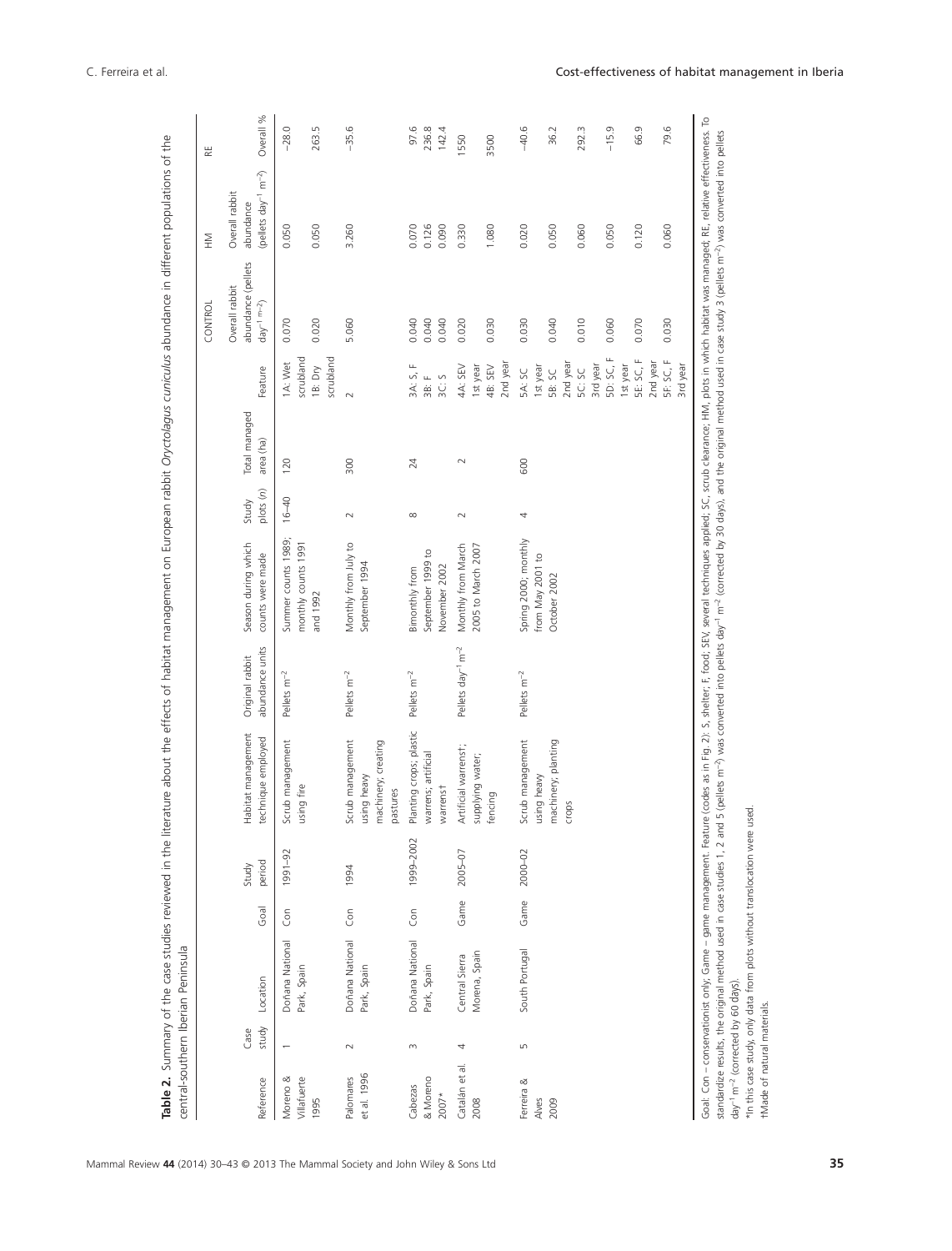independently tested, so that more than one REi per case study is presented. Spearman correlations were used to assess if the rate of change in rabbit abundance was associated with a referential initial local abundance (i.e. if REi was correlated with CONTROLi).

#### **ABSOLUTE EFFECTIVENESS**

To quantify the real magnitude of the changes induced in rabbit populations by habitat management, we converted rabbit abundance indices provided in the literature into rabbit densities. We used a regression formula, provided by Fernandez-de-Simon et al. (2011), between rabbit density (i.e. rabbits ha-<sup>1</sup> ) and pellet counts in cleared sampling plots as measured in the existing habitat management case studies. After conversion to rabbit densities, absolute effectiveness (AEi) for each management technique was estimated as

$$
AE_i = HM_i
$$
 density – *CONTROL<sub>i</sub>* density (Equation 2)

where *HM<sub>i</sub>* density is rabbit density (rabbits ha<sup>-1</sup>) on habitat management plots and *CONTROLi* density is rabbit density on control plots in the case studies. The resulting densities after habitat management were then compared with threshold rabbit densities described in the general literature in order to investigate their relevance.

#### **The cost-effectiveness of habitat management**

Cost-effectiveness analysis was used to compare the costs of habitat management with rabbit abundance gains. First, we estimated the initial cost and annual costs of implementing the habitat management techniques presented in each of the case studies: scrub management, creating pastures,

planting crops, constructing artificial warrens (from plastic or natural materials), supplying water and fencing (Table 3). To determine the initial cost of each technique, we used the data provided by Guil and Moreno-Opo (2007), who proposed guidelines for traditional land management to conserve Mediterranean forests in the Iberian Peninsula. Secondly, we estimated the effectiveness measure and the cost-effectiveness of European rabbit recovery for each set of habitat management techniques used in the case studies. As a measure of effectiveness, we used the concept of Conservation Output Protection Years (COPY), from the costeffectiveness literature (Cullen et al. 1999, Fairburn et al. 2004, Laycock et al. 2011). This concept was developed to evaluate the success of programmes aimed to improve the conservation status of threatened species. COPY was used to quantify the level of improvement in the recovery of European rabbits achieved by each of the management techniques, according to the following formula:

$$
COPY_i = \sum_{T=0}^{T} \frac{HM_{it} - CONTROL_{it}}{(1+d)^t}
$$
 (Equation 3)

where *T* is the elapsed time between the moment habitat management techniques were implemented and the moment the monitoring of their effects ceased, i.e. the number of years for which the effect of habitat management was measured; *HMit* and *CONTROLit* are European rabbit abundance for habitat management *i* at year *t* in plots with management measures, and in those used as controls, respectively; and *d* is the discount rate: the alternative rate of return that could be accomplished with the same funds. For all case studies reviewed, *T* equals 2 years, except for Ferreira and Alves (2009; 1.5 years). The study by Palomares et al. (1996) was excluded from this analysis because *T* was notably higher (24 years) potentially biasing our results. The

**Table 3.** Descriptions of habitat management techniques for rabbits *Oryctolagus cuniculus* and initial cost (€, Euros) according to Guil and Moreno-Opo (2007)

| Habitat management technique                      | Description                                                                                                                                                                                                                                        | Average cost         |
|---------------------------------------------------|----------------------------------------------------------------------------------------------------------------------------------------------------------------------------------------------------------------------------------------------------|----------------------|
| Fencing                                           | Game fence: 2-m high mesh.                                                                                                                                                                                                                         | (€12.87/m) €5.148/ha |
| Plastic warrens                                   | Each warren consists of several independent modules made of polypropylene.<br>The modules are assembled in a circle of approximately 3 m total diameter,<br>providing radial entrances, tunnels and breeding chambers.                             | €464/warren          |
| Scrub management                                  | Mechanized clearing of woody shrubs that were present in 70% of the area. The<br>debris were removed from the site, or piled in tiers where the slope was<br>$<$ 20%.                                                                              | €284.83/ha           |
| Creating pastures/planting crops                  | Implementation of permanent pasture or rain-fed crops, including preparatory<br>work and planting.                                                                                                                                                 | €281.33/ha           |
| Artificial warrens (made of<br>natural materials) | Earth and vegetation warrens, $2 \times 2$ m or $4 \times 5$ m in size, built from tree<br>branches buried under 1 m of soil and including galleries with five entrances<br>made of plastic tubes and covered by vegetation (leaves, scrub, etc.). | €272.30/warren       |
| Supplying water                                   | Constant volume automatic water supplier, total capacity 100 L (€80/unit)                                                                                                                                                                          | €4/ha*               |

\*For the purpose of comparison with other management techniques, we considered the use of an average of five water suppliers per 100 ha.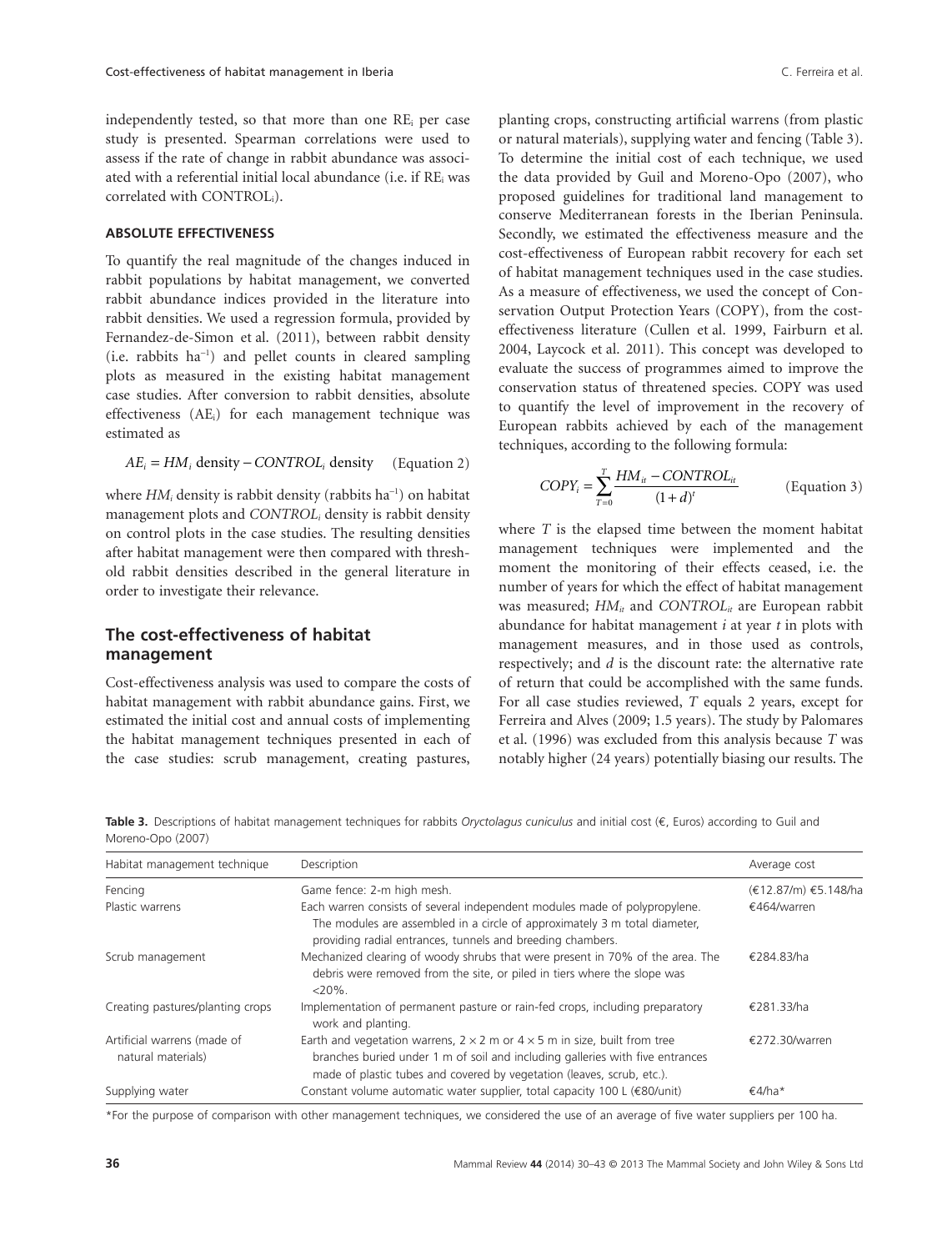cost-effectiveness formula was estimated as the present value (PV) average cost  $(\text{€ m}^{-2})$  per COPY, i.e. per unit discounted increase in rabbit abundance (pellets  $day^{-1}m^{-2}$ ) associated with the habitat management technique, as follows:

$$
\sum_{i=0}^{T} C_{ii} (1+d)^{t}
$$
  
Cost–COPY ratio =  $\frac{I=0}{COPY_i}$  (Equation 4)

where  $C_{it}$  is the cost per m<sup>2</sup> of habitat management *i* in year *t*. The discounting process, when *d* takes positive values in Equation 3, allows the expression of benefits (rabbit abundance) recorded in different years in PV equivalent terms, thus capturing that conservation status gains are preferred sooner rather than later (Cullen et al. 2001). This analysis would show that the management techniques that produced recovery more quickly are more cost-effective than those following which conservation gains took longer to occur. In addition, the initial and annual costs were discounted to the same common year equivalent value (Equation 4). Most expenditures were incurred at the time when habitat management techniques were implemented, so this was taken as the reference time for discounting of benefits and costs. For consistency with the cost-effectiveness conservation literature, the discount rate chosen was  $d = 3.5\%$ , and a sensitivity analysis was conducted by applying a lower level of  $d = 0\%$ , i.e. no discounting (and consequently no time preferences assumed for costs and rabbit conservation gains) and a higher level of  $d = 6\%$  (e.g. Laycock et al. 2009, 2011).

In terms of evaluating the cost-effectiveness of the techniques, higher COPY measures imply higher conservation gains and a more effective habitat management technique; a smaller cost–COPY ratio means more cost-effective techniques in terms of recovery of rabbit population achieved per € invested.

#### **RESULTS**

#### **Frequency of use of habitat management techniques**

Habitat management was employed very frequently in the Iberian Peninsula (Table 1). More effort was put into habitat management in hunting estates apparently favourable for rabbits (at least one habitat management technique was used in 88% of hunting estates; Delibes-Mateos et al. 2008c; Table 1) than in randomly selected areas (64%; Angulo 2003; Table 1). This was true for all techniques except scrub management, as shown in Table 1.

Creating pastures and planting crops was the most commonly employed habitat management technique (Table 1). Supplementary feeding and supplying water were also very common in hunting estates apparently favourable for rabbits (Delibes-Mateos et al. 2008c); however, these were not so common when Andalusian areas alone were considered (Table 1; see also Angulo 2003). Other habitat management techniques, such as scrub management and the management of rabbit warrens, were employed less frequently (Table 1).

Most hunters and game managers considered habitat management techniques to be successful to boost rabbit numbers (Delibes-Mateos et al. 2008c). Creating pastures and/or planting crops and supplying water were considered the most successful strategies (78.9%, *n* = 38 and 75%, *n* = 36, respectively). Although supplementary feeding, scrub management and constructing artificial warrens were also considered generally effective (61.3%, *n* = 31; 60.6%, *n* = 33; 60.6%, *n* = 33, respectively), the number of interviewees perceiving these techniques as effective was lower. Nearly half of the hunters and game managers considered that the most effective management strategy was a habitat-oriented one  $(42\%, n=60)$ . Among these, supplementary feeding and planting crops were considered by most interviewees to be the most effective techniques used (18% and 12%, respectively;  $n = 60$ ), whereas scrub management, supplying water and constructing artificial warrens were rarely considered to be the most effective management strategy (4% in all cases;  $n = 60$ ). Nevertheless, most hunters interviewed (58%;  $n = 60$ ) considered that other management strategies (e.g. restocking, predator control, etc.) were the most effective of all strategies implemented in their hunting estates.

#### **Effectiveness of habitat management techniques**

#### **RELATIVE EFFECTIVENESS**

Overall, variation in rabbit abundance between pre- and post-management assessments (RE) was positive in most cases  $(n = 10)$ ; it was negative on only four occasions (Table 2). The highest RE was registered during the second year of the study by Catalán et al. (2008), when rabbit abundance in the managed area was nearly 35-fold greater than in the control. No significant correlation in rabbit abundance was found between RE and CONTROL (Spearman's  $R = -0.5187$ ;  $P > 0.05$ ), which suggests that the relative change in abundance is not related to the referential initial abundance in any of the case studies.

#### **ABSOLUTE EFFECTIVENESS**

With the exception of those estimated by Palomares et al. (1996), all estimated rabbit densities were well below 0.5 rabbits ha<sup>-1</sup>, even after habitat management (Fig. 2). In fact, differences found in rabbit densities between control and habitat management treatments in some of the case studies were hardly perceptible (Fig. 2). Even after habitat manage-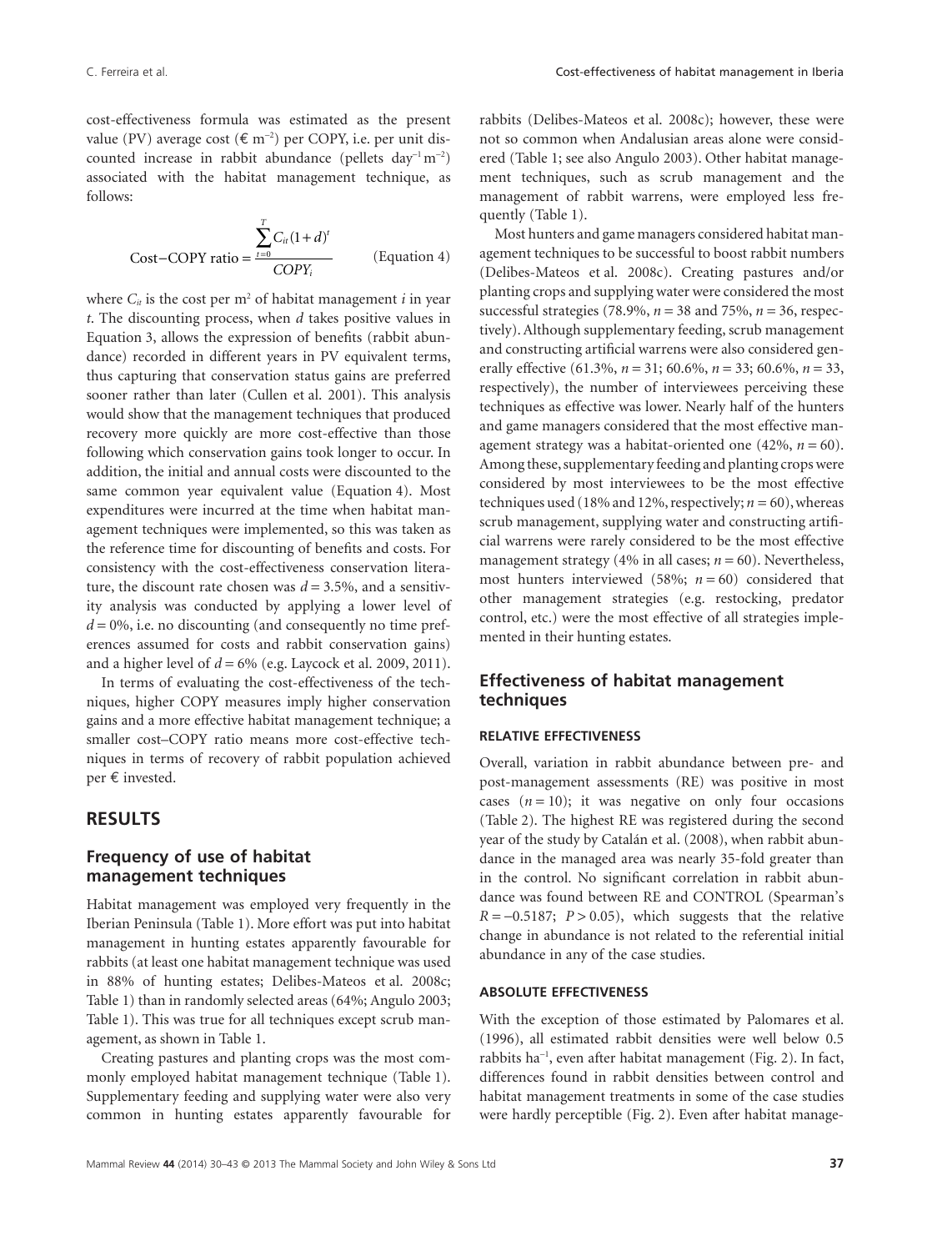

**Fig. 2.** Rabbit *Oryctolagus cuniculus* density (rabbits ha<sup>-1</sup>) in control areas (C, as defined by the original authors; white bars) and in areas where the habitat was managed (HM; black bars) in each case study reviewed in the literature (see 'Feature' column in Table 2 for the codes on the vertical axis), after conversion using the pooled regression equation given by Fernandez-de-Simon et al. (2011). Vertical lines indicate reference rabbit densities for conservation and hunting purposes, as follows: (a) mean rabbit density necessary for Iberian lynx residence (Palomares 2001), below which areas are considered of low habitat quality for the Iberian imperial eagle *Aquila adalberti* (=1 rabbit ha-<sup>1</sup> ; González et al. 2008); (b) maximum rabbit density (=2.69 rabbits ha-<sup>1</sup> ) in areas where rabbits are controlled to prevent damage to crops (Fernandez-de-Simon et al. 2011); (c) mean rabbit density for Iberian lynx reproduction  $(=4.6 \text{ rabbits ha}^{-1})$ ; Palomares 2001).

ment, densities are far from reference rabbit densities considered necessary to sustain predator communities and hunting activity (Palomares 2001, Farfán et al. 2004; Fig. 2).

#### **The cost-effectiveness of habitat management**

The initial cost of implementing each habitat management technique reported in the literature is presented in Table 3. The most expensive techniques to apply are, in decreasing order: fencing; constructing artificial warrens (plastic), creating pastures/planting crops/scrub management; and constructing artificial warrens using natural materials. Supplying water is the cheapest technique to implement. Annual maintenance costs were determined only for those studies in which periodic renewal or checking of the habitat management techniques implemented was performed (Cabezas & Moreno 2007, Catalán et al. 2008).

The cost-effectiveness of the set of habitat management techniques used to aid the recovery of European rabbit populations in the case studies reviewed is shown in Table 4. Results are shown using only the 0% and the 3.5% discount rate, because sensitivity analysis on the discount rate chosen  $(d = 0\%, 3.5\% \text{ or } 6\%)$  showed that this had little effect on the values of the cost-effectiveness analysis: the relative order of the habitat techniques evaluated did not change. The PV of the average costs subjacent to the implementation of habitat management techniques when  $d = 3.5\%$ 

varied from  $\text{\textsterling}0.02$  to  $\text{\textsterling}0.63$  m<sup>-2</sup> with a mean value ( $\pm$ standard error) of  $\text{\textsterling}0.12 \pm 0.07 \text{ m}^{-2}$  and a median value of  $€0.03 \text{ m}^{-2}$ .

The conservation gains (COPY) achieved by all case studies were positive, with the exception of wet scrubland management applied by Moreno and Villafuerte (1995). The mean  $COPY$  achieved ( $\pm$ standard error) was  $0.25 \pm 0.15$  with a range of  $-0.03$  to 1.28 when  $d = 3.5\%$ . The maximum COPY was achieved by the set of habitat management techniques used by Catalán et al. (2008) that combined providing artificial warrens, supplying water and fencing. However, there was no significant correlation between the PV average costs and the PV COPY measure (Spearman's  $R = 0.44$ ,  $P = 0.27$ ), the RE index (Spearman's  $R = 0.09$ ,  $P = 0.82$ ), or the AE index (Spearman's  $R = 0.02$ ,  $P = 0.95$ ). Therefore, the most expensive habitat management techniques are not necessarily those that provide the best conservation gains for European rabbits.

The PV cost-effectiveness ratio (PV cost–COPY ratio) varied from €-0.81 to €0.99 per COPY achieved  $(d = 3.5\%)$ . The mean value ( $\pm$ standard error) was  $\epsilon$ 0.36 ±0.19 and the median was equal to €0.51 per discounted change in rabbit abundance. The ranking of the set of techniques described in the literature, based on their effectiveness in allowing the recovery of rabbit populations (PV COPY) was not correlated with their ranking based on conservation gains per € invested (PV cost–COPY ratio; Spearman's  $R = -0.01$ ,  $P = 0.98$ ). Although the combination of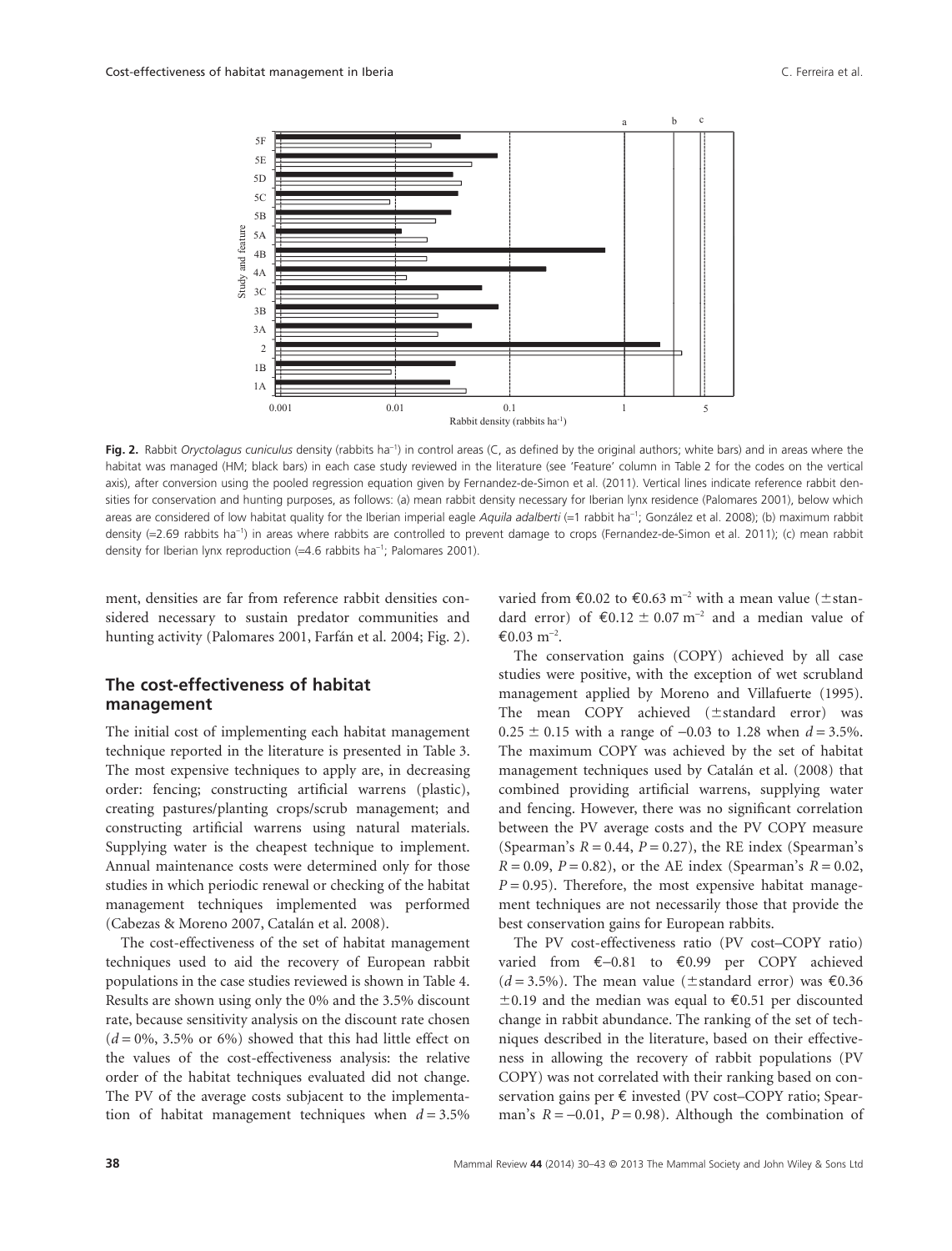| Reference                 | Feature           | COSTS*<br>$d = 0\%$ | PV COSTS*<br>$d = 3.5\%$ | COPY<br>$d = 0\%$ | PV COPY<br>$d = 3.5\%$ | Cost-COPY ratio<br>$d = 0\%$ | PV cost-COPY ratio<br>$d = 3.5\%$ |
|---------------------------|-------------------|---------------------|--------------------------|-------------------|------------------------|------------------------------|-----------------------------------|
|                           |                   |                     |                          |                   |                        |                              |                                   |
| Moreno & Villafuerte 1995 | 1A: Wet scrubland | 0.028               | 0.028                    | 0.077             | 0.071                  | 0.368                        | 0.400                             |
|                           | 1B: Dry scrubland | 0.028               | 0.028                    | $-0.037$          | $-0.035$               | $-0.765$                     | $-0.806$                          |
| Cabezas & Moreno 2007     | 3C: S             | 0.074               | 0.074                    | 0.152             | 0.141                  | 0.483                        | 0.523                             |
|                           | 3B: F             | 0.021               | 0.020                    | 0.327             | 0.303                  | 0.065                        | 0.067                             |
|                           | 3A: S, F          | 0.095               | 0.094                    | 0.152             | 0.142                  | 0.625                        | 0.662                             |
| Catalán et al. 2008       | $4:$ SEV          | 0.636               | 0.634                    | 1.360             | 1.280                  | 0.468                        | 0.495                             |
| Ferreira & Alves 2009     | 5:SC              | 0.028               | 0.028                    | 0.030             | 0.029                  | 0.949                        | 0.995                             |
|                           | 5:SC, F           | 0.038               | 0.038                    | 0.074             | 0.071                  | 0.509                        | 0.531                             |

**Table 4.** Costs, present value (PV) costs, COPY, PV COPY, cost–COPY ratio and PV cost–COPY ratio of the habitat management techniques described in the case studies reviewed in the literature

Feature: S, shelter; F, food; SEV, several techniques applied; SC, scrub clearance; *d*, discount rate. All values are expressed in Euros (€). \*Average cost per m2 , including both initial and annual costs. In Catalán et al. (2008), for the estimation of annual costs, we assumed maintenance of water suppliers to be performed twice a week, for half a day, during spring and summer only, by one person with an intermediate professional minimum wage.

management techniques applied by Catalán et al. (2008) offered the best COPY index, these techniques are relatively costly to implement (Table 3), which is why they are not the most cost-effective. The most cost-effective technique, according to our analyses, was creating pastures/planting crops, as described by Cabezas and Moreno (2007; feature 3b: F in Table 2). This technique obtained reasonably high conservation outputs (it ranked second in the COPY index) and was also the cheapest to implement. Some habitat management techniques applied in other case studies ranked similarly when evaluated on the basis of their effectiveness, but their position changed when analysed in terms of their cost-effectiveness (e.g. Ferreira & Alves 2009).

# **DISCUSSION**

To our knowledge, we are the first to attempt to estimate the absolute effectiveness of habitat management for European rabbit populations and to perform a cost-effectiveness analysis on habitat management techniques. For this reason, it is possible that our approach is biased towards the scarce information available, and our use of original calculations could have produced debatable estimates. For example, the initial costs used in this study (Table 3) could be considered underestimations, as prices can vary considerably both within regions (e.g. the construction of an artificial warren using natural materials may cost as much as €500–600, depending on the builder; R. Villafuerte, pers. obs.), and inter-regionally (e.g. in Portugal and Spain). Also, the RE of a technique may depend on the local ecological context where it is implemented (type of soil, vegetation composition, etc.), so that similar management techniques may have different outcomes. It is also difficult to assess whether differences in cost-effectiveness between studies reflect actual changes in the breeding population size or just shifts in the

home range of individuals (it is possible that habitat management attracts neighbouring individuals). Management outcomes may also be affected by the total area in which habitat management is implemented, which varied among the studies reviewed in this paper. This is why the cost– COPY ratio results reported here are site specific: they refer to, e.g. particular habitat features and/or background rabbit densities. Moreover, in the case studies reviewed here, effects of habitat management were assessed within a relatively short temporal scale, so the estimates from our costeffectiveness analysis may also apply to a short temporal window. Therefore, it would be very useful to perform a large-scale analysis, both temporally and spatially, especially taking into account the fact that investment in habitat management needs to be maintained (or increased) over time (Litvaitis & Villafuerte 1996, Ferreira & Alves 2009). We believe that our results are precise, reliable and generally representative and that they may contribute to discussions on maximizing the effect of human and economic resources on European rabbit recovery in the Mediterranean region. Our results highlight the importance of departing from accurate baseline information when performing impact assessment analysis (e.g. using rabbit abundances assessed prior to any intervention as well as replicated control treatments). Our study also reveals the lack of validated scientific information, based on carefully designed experiments, concerning the application of habitat management in the Iberian Peninsula and, hence, the lack of information on the true consequences of its implementation.

Our results suggest that habitat management techniques (especially creating pastures, planting crops and supplying water) are widely used in Iberia by game managers, hunters and conservationists, who consider them extremely successful in aiding the recovery of rabbit populations. Interestingly, most hunters still consider other strategies, such as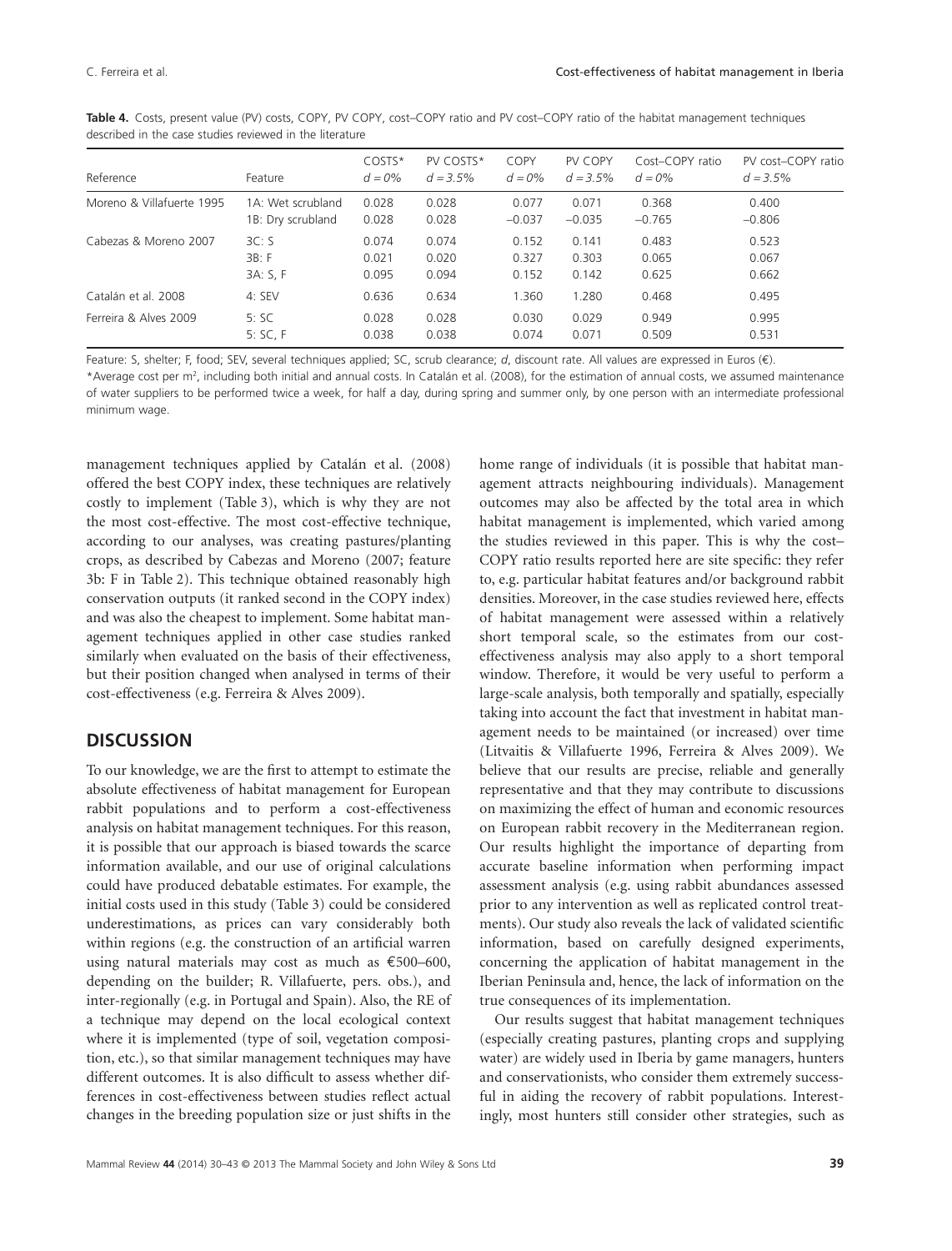restocking and predator control, to be more effective for allowing the recovery of this species in the wild. This perception raises concern among conservationists because these strategies are frequently implemented without regard for scientific recommendations and because their ecological effects are not clear (Delibes-Mateos et al. 2008a, 2013). The widespread creation of pastures, planting of crops and water supply is probably related to their low cost (Table 3). Perhaps the fact that other habitat management techniques (fencing, provision of artificial warrens) are too costly to implement does not favour their application, even if in the long term they provide better results as ascertained by our cost-effectiveness analysis.

The relative magnitude of changes in rabbit abundance produced by habitat management is high. However, effects take place on a small scale, both temporally and spatially, and effects in the medium or long term and at larger spatial scales were not investigated in any of the case studies reviewed. Indeed, the fact that Palomares et al. (1996) found that, 24 years after habitat management was implemented, rabbit abundance in control plots was actually higher than in managed plots suggests that the effects of habitat management decrease over time if it is not properly maintained (Litvaitis & Villafuerte 1996). Ongoing habitat management is particularly important in patches where rabbit abundance is low, which may act as population 'sinks' (Battin 2004), and where local habitat management may not be effective enough to reverse the negative demographic trend. This state is probably perpetuated by the implementation of inadequate management protocols in which the few scientific habitat management guidelines available are disregarded (e.g. guideline distances from shrubs to artificial warrens, warren sizes, shape of pastures; Moreno & Villafuerte 1995, Rouco et al. 2011). Variable outcomes result from the disparity of ways and variable frequency with which these techniques are implemented, as represented by the diverse sets of techniques used in the literature we reviewed (Table 2).

In absolute terms, the changes in rabbit density were insignificant (Fig. 2); the highest densities obtained from the literature even after habitat management were <1 rabbit ha<sup>-1</sup> (with the exception of Palomares et al. 1996, who actually departed from higher initial rabbit abundance). Though generally effective in increasing rabbit abundance (RE), habitat management alone, at least following current protocols, may actually be inefficient in reverting rabbit density in certain areas to levels of biological significance for predators (Fig. 2; Delibes-Mateos et al. 2008b) or in obtaining densities capable of producing high yields for hunters, such as those described for Andalusia (>0.4 rabbits ha<sup>-1</sup>; Farfán et al. 2004) even after habitat management (Fig. 2; except during the second year of the study of Catalán et al. 2008). This implies that there is probably a threshold density that needs to be achieved before management is abandoned, to ensure that investment is worthwhile (Rouco 2008).

We also evaluated the effectiveness of habitat management techniques using the COPY index, previously used in the evaluation of UK and New Zealand threatened species conservation programmes (Cullen et al. 2001, Laycock et al. 2011). The mean COPY level found for rabbit conservation measures reviewed in our study  $(0.25 \text{ when } d = 3.5\%)$  was lower than the mean value found for UK individual Species Action Plans and New Zealand threatened species programmes with mean values of 0.47 (with  $d = 3.5\%$ ) and 0.53 (with  $d = 6\%$ ), respectively (Cullen et al. 2001, Laycock et al. 2011). Bearing in mind that differences in these conservation outcomes clearly depend on the particularities of the population level of each particular species, the temporal and spatial scale of the techniques applied, and how the programmes are implemented, several additional factors could explain this discrepancy. The techniques evaluated here were drawn from the scientific literature, and so they may have objectives other than mere efficiency in terms of conservation gains per  $\epsilon$  invested in the application of habitat management techniques, e.g. improving knowledge of the performance of certain techniques. On the other hand, the fact that we were unable to find a correlation between RE and the CONTROL rabbit abundances suggests that these case studies were actually performed in areas with very low and very similar rabbit abundances, which means that increasing numbers of rabbits in these areas is difficult (Moreno & Villafuerte 1995).

Our results also showed that cost-effectiveness varies according to the combination of habitat management techniques applied. For those evaluated here, the most cost-effective was that used by Cabezas and Moreno (2007) that provided an increase in food supply through planting crops, using relatively cheap techniques and materials. The next most cost-effective techniques were those carried out by Moreno and Villafuerte (1995) in dry habitats (which included scrub clearance), closely followed by those of Catalán et al. (2008): supplying water, fencing and increasing available shelter (no extra food was supplied). However, because fencing increased considerably the overall cost of the habitat management in this study, the conservation gains obtained (which were the highest) in relation to costs were less. Management techniques described by Ferreira and Alves (2009; scrub management and planting crops) were among the least cost-effective, probably due to the large area of intervention (600 ha, Table 2). This suggests that high investments do not ensure success, as the PV costs of implementing the management techniques were not correlated with the effectiveness (COPY index) of these techniques. Thus, there may be scope for improving economic efficiency in resource allocation, by investing more in those techniques that provide the greatest European rabbit recovery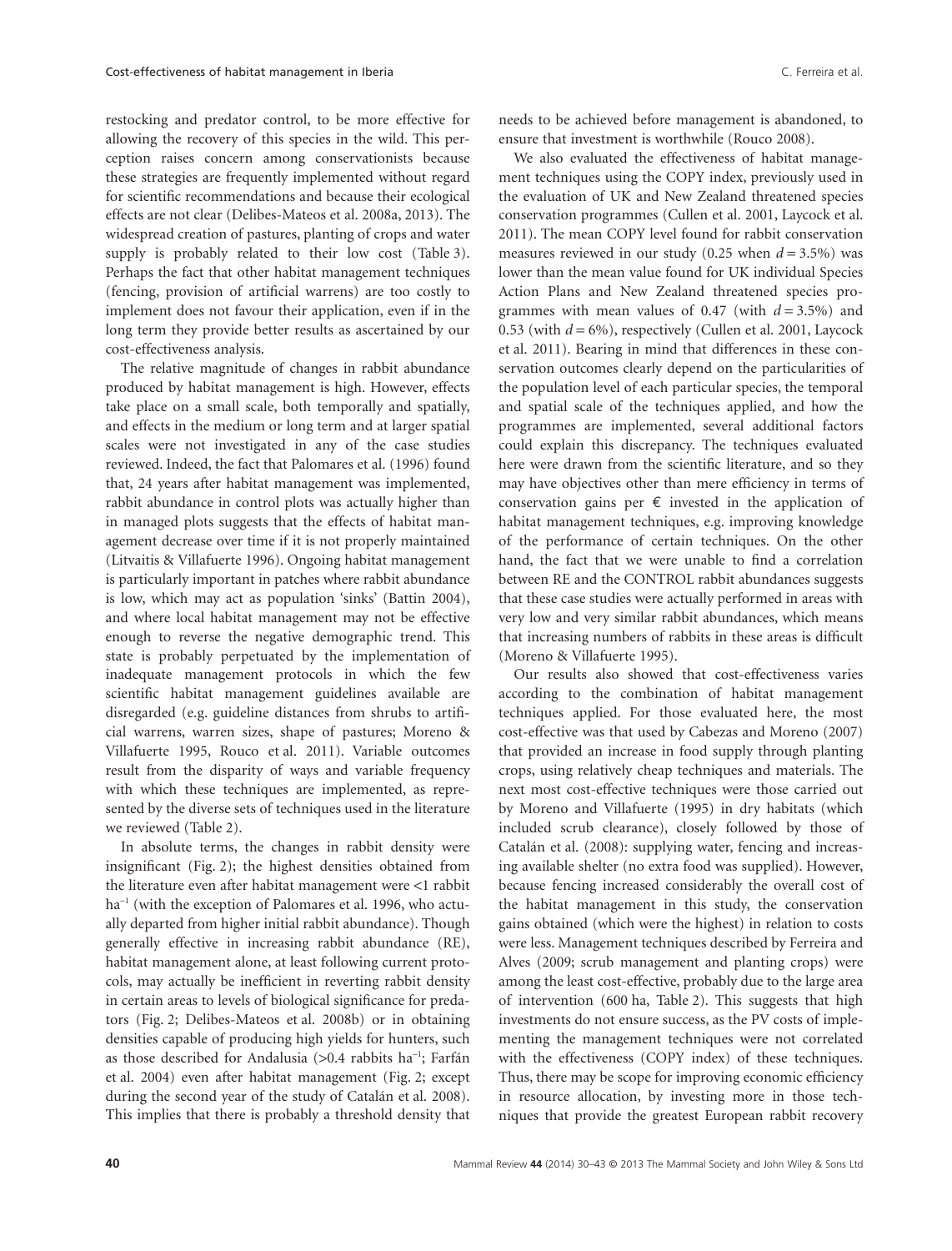returns from a set budget (clearly, these would include planting crops, supplying water and/or establishing rabbit warrens). Nevertheless, the lack of relationship between investment and success in meeting conservation aims could be due to a multitude of other factors affecting the dynamics, and hence the recovery, of rabbit populations in the wild (e.g. locality, habitat features, timing, initial abundance, diseases, hunting and predation pressure, etc.; Angulo 2003) and so more experimental research is needed. Additionally, the same habitat management technique may be implemented differently by managers, either due to the lack of information about the correct protocol or because of local traditions in managing the land. None of these factors could be controlled for in our approach, although they are likely to affect the success of habitat management techniques.

Rabbits' needs are probably best met at a local scale (as suggested by the small scale of the most cost-effective studies), so management interventions need to be multiplied over a large area as opposed to being applied as continuous large-scale management (as represented by Ferreira & Alves 2009). However, these habitat management techniques are usually implemented in isolated patches, making them consequently difficult to coordinate and to scale up to the ecosystem level. This is particularly relevant when prey management is targeted at top predator conservation or rabbit harvesting, as both predators and human hunters usually occupy and explore large areas (e.g. Jachowski et al. 2011). Therefore, management sites should be considered elements of a network rather than stand-alone projects (Cleary 2006, Ferreira & Delibes-Mateos 2010), at least if regional level effects are expected. Also, different levels of intensity of habitat management can be planned at a large scale, depending on the local specific needs of rabbits and on the species' gradient of abundance. For example, more intensive efforts can be centred in local patches (e.g. high density nuclei; Rouco 2008), whereas connectivity between them can be promoted by using less expensive techniques (e.g. scrub management; Sarmento et al. 2012). In sum, a macroscale (ecosystem level) approach is recommended for the strategic planning of intervention in large areas (e.g. Miller et al. 2002, Loveland & Merchant 2004, Laycock et al. 2011), as this approach will ultimately provide higher rabbit conservation gains at a lower cost.

# **CONCLUSIONS**

After habitat management, rabbit densities show mostly negligible increases lacking biological or economic relevance at a large scale. Still, there are areas within the Iberian Peninsula where rabbit densities are naturally very high. These typically comprise optimal habitats for the species, or areas where strong management efforts are made to integrate several management strategies (not only habitat

management), such as soft releases (restocking) and predator control (Delibes-Mateos et al. 2009). However, these management strategies are very expensive (Simón et al. 2012), and sufficient investment is seldom available. Thus, maximizing the economic resources subjacent to the application of habitat management techniques is of interest but requires improving protocol designs in order to increase temporal and spatial gains. For example, continuous supervision and maintenance of habitat management is likely to increase its success, highlighting the need for minimal follow-up (Litvaitis & Villafuerte 1996, Ferreira & Alves 2009). Therefore, there is an urgent need for scientists to provide clear and scientifically driven guidelines for habitat management to all sectors involved in rabbit management. This way, it will be easier to plan habitat management interventions at larger scales that will produce more effective and widespread results. We call attention to the lack of information on the amount of investment made in habitat management techniques and on the assessment of the results of the measures implemented to aid the recovery of rabbit populations, despite significant funding made available over the past years by many public and private entities. Accessing this information would allow a much more precise analysis and facilitate the optimization of resources invested in rabbit management and conservation.

# **ACKNOWLEDGEMENTS**

We would like to thank S. Cabezas for providing raw data on rabbit abundance, and I.C. Barrio and P.R. Hidalgo for clarifying a few aspects on one of the case studies reviewed. Special thanks go to Drs. A. Smith, D. Oro, J. Smart and two anonymous reviewers for their constructive comments on previous drafts of the manuscript. C. Ferreira was supported by a PhD fellowship (Ref. SFRH/BD/22084/2005) funded by the Fundação para a Ciência e Tecnologia of the Ministério da Ciência, Tecnologia e Ensino Superior, Portuguese government. J. Fernandez-de-Simon was supported by an FPI scholarship (BES-2006-12562) and M. Delibes-Mateos by a Juan de la Cierva research contract, both awarded by the Spanish Ministry of Science and Innovation and the European Social Fund. C. Rouco was supported by a post-doctoral grant from the regional government of Castilla-La Mancha (JCCM) and the European Social Fund. F. Díaz-Ruiz was supported by a Research scholarship (2009-BIN-2821) funded by the University of Castilla-La Mancha. C. A. Ríos-Saldaña was supported by a doctoral grant from the National Council of Science and Technology of Mexico (CONACyT). Funding was partially provided by the projects CGL2009-10741, GL2009-11665 funded by the Spanish Ministry of Science and Innovation and EU-FEDER funds, and POII09-0099-2557 funded by the Junta de Comunidades de Castilla-La Mancha with EU-FEDER.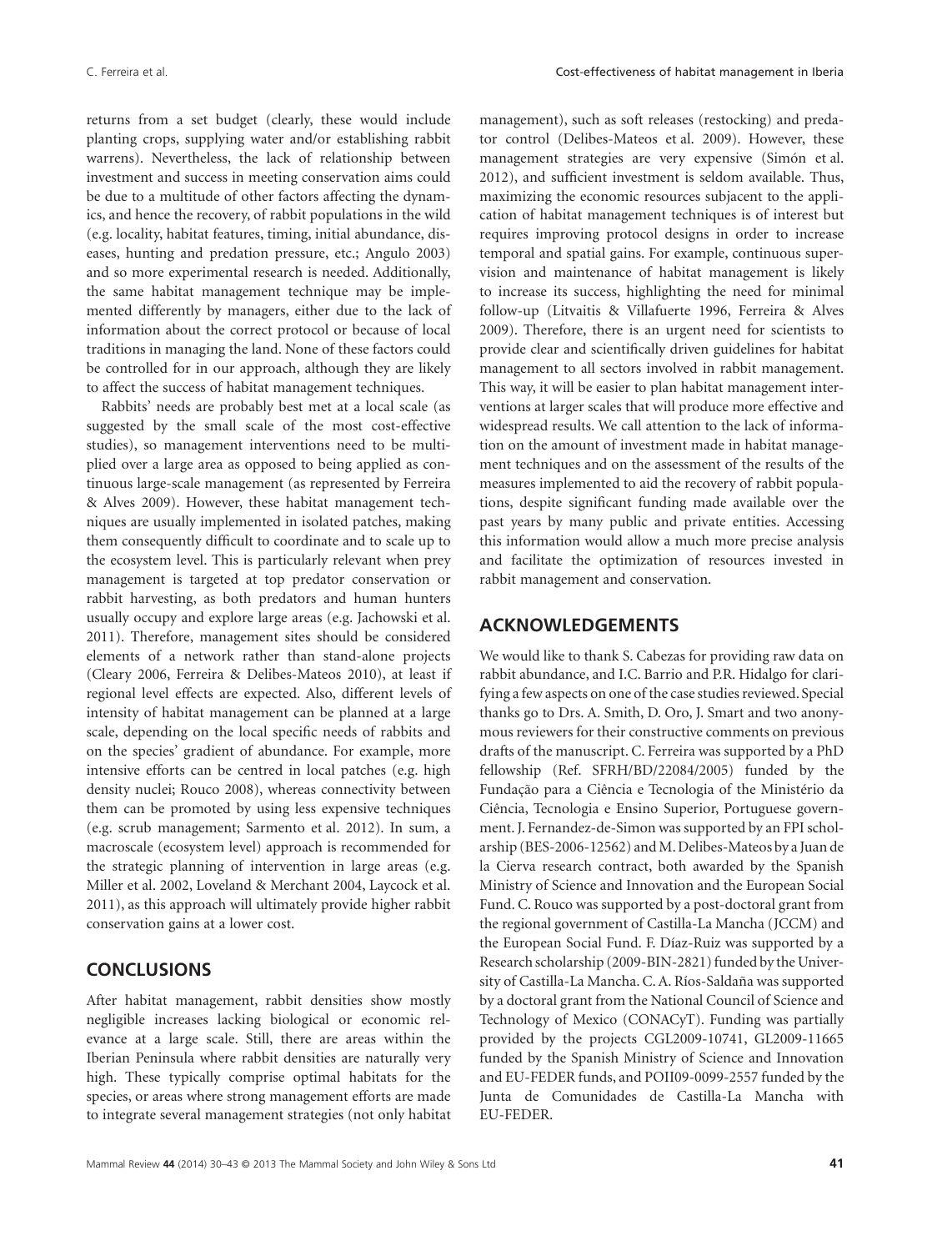# **REFERENCES**

- Angulo E (2003) *Factores que Afectan a la Distribución y Abundancia del Conejo en Andalucía*. PhD thesis, University Complutense of Madrid, Madrid, Spain.
- Anonymous (1998) *Guidelines for Reintroductions*. IUCN (World Conservation Union), Gland, Switzerland and Cambridge, UK.
- Anonymous (2012) Quantum GIS software (2012) *Quantum GIS Geographic Information System*. Open Source Geospatial Foundation.<http://qgis.osgeo.org> (accessed 10 January 2012).

Battin J (2004) When good animals love bad habitats: ecological traps and the conservation of animal populations. *Conservation Biology* 18: 1482–1491. doi:10.1111/j.1523-1739.2004.00417.x.

Blondel J, Aronson J (1999) *Biology and Wildlife of the Mediterranean Region*. Oxford University Press, Oxford, UK.

Busch J, Cullen R (2009) Effectiveness and cost effectiveness of yellow-eyed penguin conservation measures. *Ecological Economics* 68: 762–776. doi:10.1016/j.ecolecon.2008.06.007.

Cabezas S, Moreno S (2007) An experimental study of translocation success and habitat improvement in wild rabbits. *Animal Conservation* 10: 340–348. doi:10.1111/j.1469-1795.2007.00119.x.

Catalán I, Rodríguez-Hidalgo P, Tortosa F (2008) Is habitat management an effective tool for wild rabbit (*Oryctolagus cuniculus*) population reinforcement? *European Journal of Wildlife Research* 54: 449–453. doi:10.1007/s10344-007-0169-0.

Cleary D (2006) The questionable effectiveness of science spending by international conservation organizations in the tropics. *Conservation Biology* 20: 733–738. doi:10.1111/j.1523-1739.2006.00413.x.

Cullen R, Fairburn GA, Hughey KFD (1999) COPY: a new technique for evaluation of biodiversity protection projects. *Pacific Conservation Biology* 5: 115–123.

Cullen R, Fairburn GA, Hughey KFD (2001) Measuring the productivity of threatened-species programs. *Ecological Economics* 39: 53–66. doi:10.1016/S0921-8009(01)00191-4.

Cullen R, Moran E, Hughey KFD (2005) Measuring the success and cost effectiveness of New Zealand multi-species projects to the conservation of threatened species. *Ecological Economics* 53: 311–323. doi:10.1016/j.ecolecon.2004.09.014.

Cuttelod A, García N, Abdul Malak D, Temple H, Katariya V (2008) The Mediterranean: a biodiversity hotspot under threat. In: Vié JC, Hilton-Taylor C, Stuart SN (eds) *The 2008 Review of the IUCN Red List of Threatened Species*, 1–16. IUCN, Gland, Switzerland.

Delibes-Mateos M, Ramírez E, Ferreras P, Villafuerte R (2008a) Translocations as a risk for the conservation of European wild rabbit *Oryctolagus cuniculus* lineages. *Oryx* 42: 1–6. doi:10.1017/S0030605308006984.

Delibes-Mateos M, Delibes M, Ferreras P, Villafuerte R (2008b) Key role of European rabbits in the conservation of the

Western Mediterranean Basin Hotspot. *Conservation Biology* 22: 1106–1117. doi:10.1111/j.1523-1739.2008.00993.x.

Delibes-Mateos M, Ferreras P, Villafuerte R (2008c) Rabbit populations and game management: the situation after 15 years of rabbit haemorrhagic disease in central-southern Spain. *Biodiversity and Conservation* 17: 559–574. doi:10.1007/s10531-007-9272-5.

Delibes-Mateos M, Ferreras P, Villafuerte R (2009) European rabbit population trends and associated factors: a review of the situation in the Iberian Peninsula. *Mammal Review* 39: 124–140. doi:10.1111/j.1365-2907.2009.00140.x.

Delibes-Mateos M, Farfán MA, Olivero J, Vargas JM (2010) Land use changes as a critical factor for long-term wild rabbit conservation in the Iberian Peninsula. *Environmental Conservation* 37: 169–176. doi:1017/S0376892910000214.

Delibes-Mateos M, Díaz-Fernández S, Ferreras P, Viñuela J, Arroyo B (2013) The role of economic and social factors driving predator control in small game estates in central Spain. *Ecology and Society* in press.

Engeman RM, Shwiff SA, Constantin B, Stahl M, Smith HT (2002) An economic analysis of predator removal approaches for protecting marine turtle nests at Hobe Sound National Wildlife Refuge. *Ecological Economics* 42: 469–478. doi:10.1016/S0921-8009(02)00136-2.

Fairburn GA, Hughey KFD, Cullen R (2004) Cost effectiveness of endangered species management: the kokako (*Callaeas cinerea*) in New Zealand. *New Zealand Journal of Ecology* 28: 83–91. doi:0110-6465.

Farfán MA, Guerrero JC, Real R, Barbosa AM, Vargas JM (2004) Caracterización del aprovechamiento cinegético de los mamíferos en Andalucía. *Galemys* 16: 41–59.

Fernández-Alés R, Martín A, Ortega F, Ales EE (1992) Recent changes in landscape structure and function in a Mediterranean region of SW of Spain (1950–1984). *Landscape Ecology* 7: 3–18. doi:10.1007/BF02573953.

Fernandez-de-Simon J, Díaz-Ruiz F, Cirilli F, Tortosa FS, Villafuerte R, Delibes-Mateos M, Ferreras P (2011) Towards a standardized index of European rabbit abundance in Iberian Mediterranean habitats. *European Journal of Wildlife Research* 57: 1091–1100. doi:10.1007/s10344-011-0524-z.

Fernández-Olalla M, Martínez-Jauregui M, Guil F, San Miguel-Ayanz A (2010) Provision of artificial warrens as a means to enhance native wild rabbit populations: what type of warren and where should they be sited? *European Journal of Wildlife Research* 56: 829–837. doi:10.1007/s10344-010-0377-x.

Ferreira C, Alves PC (2009) Influence of habitat management on the abundance and diet of wild rabbit (*Oryctolagus cuniculus algirus*) populations in Mediterranean ecosystems. *European Journal of Wildlife Research* 55: 487–496. doi:10.1007/s10344-009-0257-4.

Ferreira C, Delibes-Mateos M (2010) Wild rabbit management in the Iberian Peninsula: state of the art and future perspectives for Iberian lynx conservation. *Wildlife Biology in Practice* 6: 48–66. doi:10.2461/wbp.lynx.4.